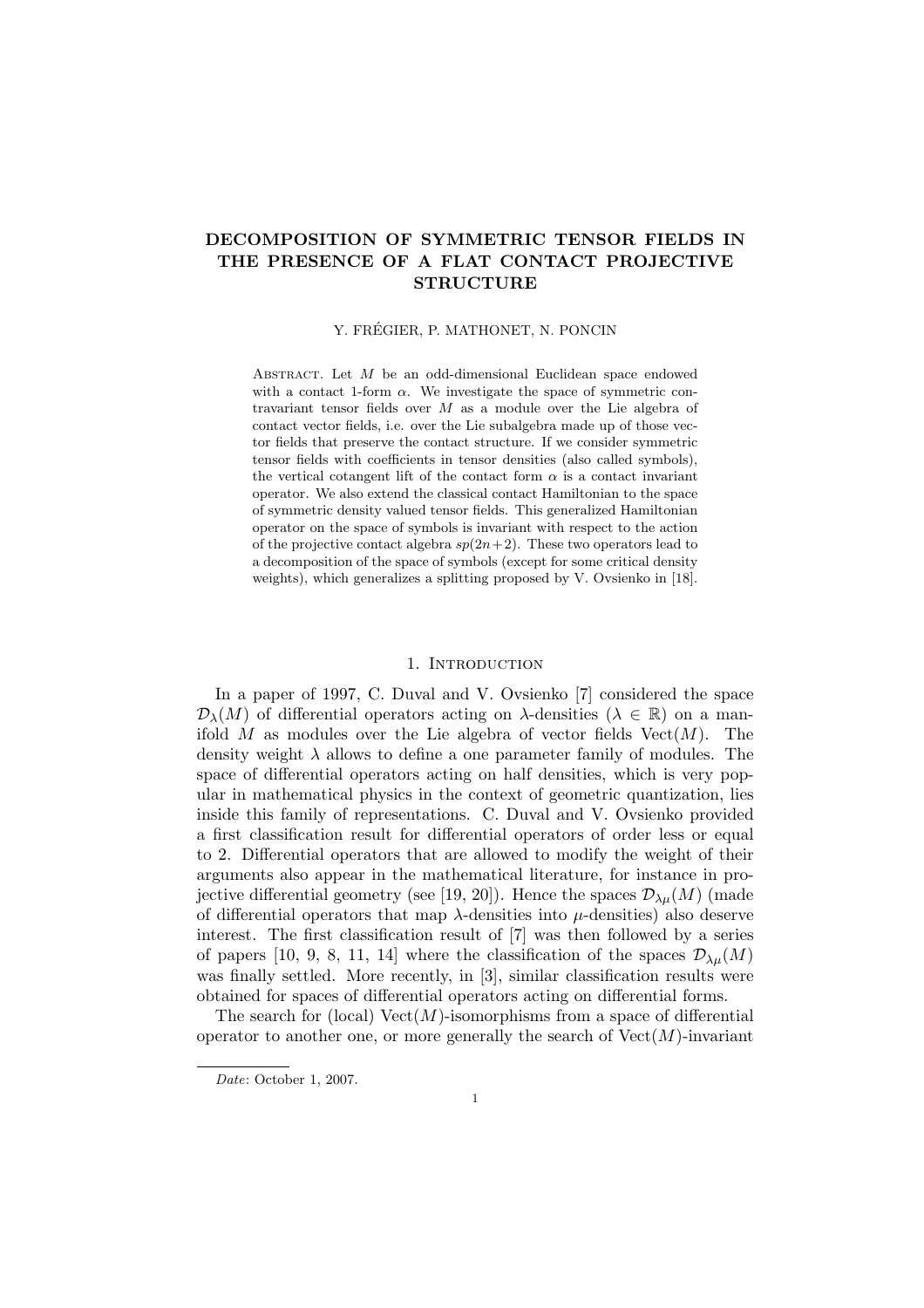maps between such spaces, can be made easier by using the so-called projectively equivariant symbol calculus introduced and developed by P. Lecomte and V. Ovsienko in [12]: On the one hand the space  $\mathcal{D}_{\lambda\mu}(\mathbb{R}^m)$  is naturally filtered by the order of differential operators. The action of  $Vect(\mathbb{R}^m)$  preserves the filtration and the associated graded space  $\mathcal{S}_{\delta}(\mathbb{R}^m)$  (the space of symbols) is identified to contravariant symmetric tensor fields with coefficients in  $\delta$ - densities, with  $\delta = \mu - \lambda$ .

On the other hand the projective group  $PGL(m+1,\mathbb{R})$  acts locally on  $\mathbb{R}^m$  by linear fractional transformations. The fundamental vector fields associated to this action generate a subalgebra of  $Vect(\mathbb{R}^m)$ , the projective algebra  $sl(m + 1)$ , which is obviously isomorphic to  $sl(m + 1, \mathbb{R})$ .

P. Lecomte and V. Ovsienko proved in [12] that the spaces  $\mathcal{D}_{\lambda}(\mathbb{R}^m)$  and  $\mathcal{S}_0(\mathbb{R}^m)$  are canonically isomorphic as  $sl(m+1)$ -modules. The canonical bijections are called respectively projectively equivariant quantization and symbol map.

This result was extended in [13] and [6] : the spaces  $\mathcal{D}_{\lambda\mu}(\mathbb{R}^m)$  and  $\mathcal{S}_{\delta}(\mathbb{R}^m)$ are canonically isomorphic, provided  $\delta$  does not belong to a set of critical values.

Once the projectively equivariant symbol map exists, the analysis of the filtered  $sl(m+1)$ -module  $\mathcal{D}_{\lambda\mu}(\mathbb{R}^m)$  can be reduced to the study of the graded module  $\mathcal{S}_{\delta}(\mathbb{R}^m)$ .

Now, if we consider a contact manifold M of dimension  $m = 2n + 1$ , it is sensible to consider the spaces  $\mathcal{D}_{\lambda\mu}(M)$  as modules over the algebra of contact vector fields  $\mathcal{C}(M)$ , i.e. of those vector fields that preserve the contact structure. Using the projectively equivariant symbol map in order to perform local computations, we are lead to consider the space of symbols over  $\mathbb{R}^{2n+1}$  as a representation of the ontact projective algebra  $\mathcal{C}(\mathbb{R}^{2n+1}) \cap$  $sl(2n+2) = sp(2n+2)$  (this algebra is isomorphic to  $sp(2n+2,\mathbb{R})$ ).

A first question in the analysis of a representation is to know whether it decomposes as a direct sum of invariant subspaces or not.

The answer to this question is known for the space  $S_0^1$ , that is, the space of vector fields : in [18], the author shows that the space of vector fields over a contact manifold, viewed as a module over the Lie algebra of contact vector fields, splits as the direct sum of contact vector fields and of vector fields which are tangent to the distribution :

$$
S_0^1(M) = \text{Vect}(M) = \mathcal{C}(M) \oplus TVect(M). \tag{1}
$$

The construction is based on the well-known Hamiltonian operator  $X$ , which associates a contact vector field to every  $-\frac{1}{n+1}$ -density, and is  $\mathcal{C}(M)$ -invariant.

In the present paper, we will define an extension of the operator  $X$  to the whole space of symbols over the euclidean space  $\mathbb{R}^{2n+1}$  endowed with its standard contact structure. This extended operator is not invariant with respect to the action of the algebra  $\mathcal{C}(\mathbb{R}^{2n+1})$  but only with respect to the action of  $sp(2n + 2)$ .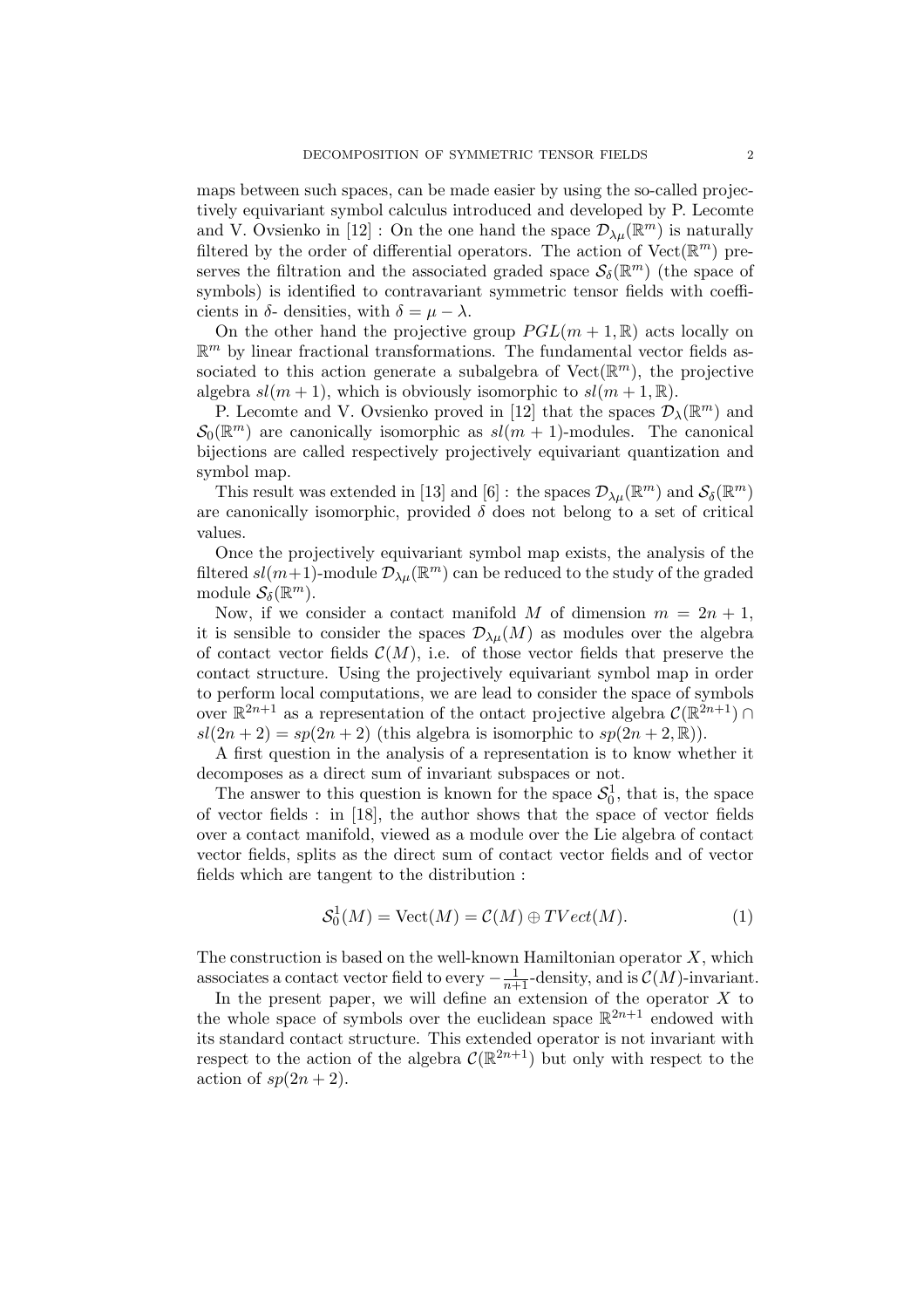However, this operator, together with the contact form viewed as an operator of order zero acting on symbols, allows to define a decomposition of  $\mathcal{S}_{\delta}(\mathbb{R}^{2n+1})$  as a sum of sp(2n+2)-submodules, unless  $\delta$  belongs to a set of singular values.

The paper is organised as follows. In section 2 we recall the definition of the basic material concerning densities, symbols and contact structures. We also recall the definition of the Lagrange bracket and of the operator X acting on densities.

In section 3 we show how to view the contact form as an invariant operator  $i(\alpha)$ . We give the definition of the extended operator X on the space of symbols and show its invariance with respect to the action of the contact projective algebra  $sp(2n+2)$ .

We show in the next section that these operators allow to define a representation of the Lie algebra  $sl(2, \mathbb{R})$  on the space of symbols.

In section 5, we show that the contact hamiltonian operator  $X$  allows to define an  $sp(2n + 2)$ -invariant right inverse of the operator  $i(\alpha)$ , except for some singular values of the density weight. This right inverse allows to show the existence of a decomposition of the space of symbols into  $sp(2n + 2)$ invariant subspaces.

In the final section, we take another point of view and show how to obtain the decomposition by considering the natural filtration of the space of symbols of a given degree associated to the operator  $i(\alpha)$ .

## 2. Basic objects

In this section, we recall the definitions of the basic objects that we will use throughout the paper, and we set our notations. As we continue, we denote by M a smooth connected, Hausdorff and second countable manifold of dimension m.

2.1. Tensor densities and symbols. Let us denote by  $\Delta^{\lambda}(M) \to M$  the line bundle of tensor densities of weight  $\lambda$  over M and by  $\mathcal{F}_{\lambda}(M)$  of smooth sections of this bundle, i.e. the space  $\Gamma(\Delta^{\lambda}(M))$ . The Lie algebra of vector fields Vect(M) acts on  $\mathcal{F}_{\lambda}(M)$  in a natural way. In local coordinates, any element F of  $\mathcal{F}_{\lambda}(M)$  as a local expression

$$
F(x) = f(x)|dx^1 \wedge \dots \wedge dx^m|^{\lambda}
$$

and the Lie derivative of F in the direction of a vector field  $X =$  $\sum_i X^i \frac{\partial}{\partial x^i}$ is given by

$$
(L_X F)(x) = \left(\sum_i X^i \frac{\partial}{\partial x^i} f + \lambda \left(\sum_i \frac{\partial}{\partial x^i} X^i\right) f\right) |dx^1 \wedge \dots \wedge dx^m|^{\lambda}.
$$
 (2)

Note that, as a vector space,  $\mathcal{F}_{\lambda}(M)$  can be identified with the space of smooth functions on  $M$ , and thus formula (2) defines a one parameter family of deformations of the natural representation of  $Vect(M)$  on  $C^{\infty}(M)$ .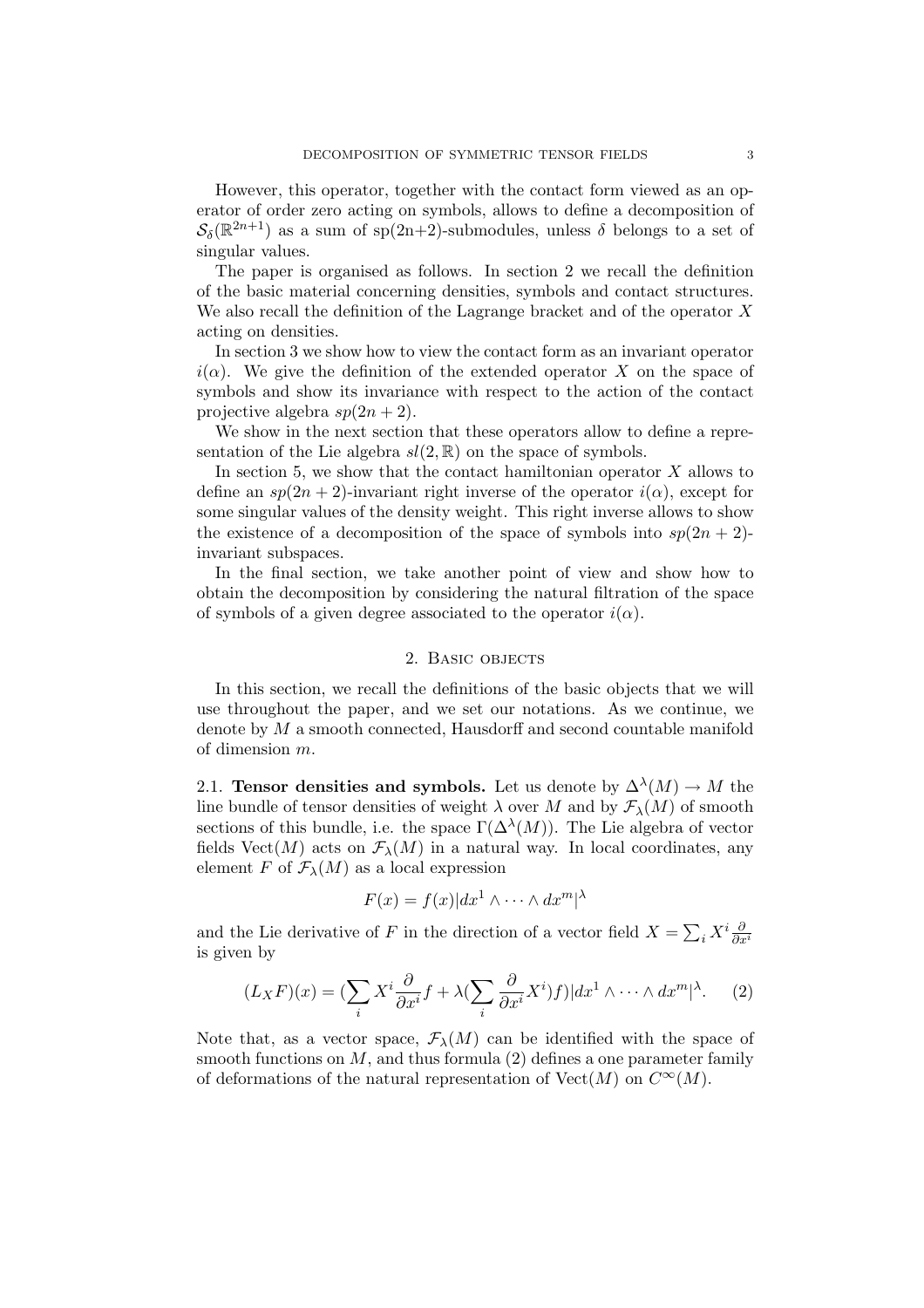2.2. Symbols. We call the *symbol space of degree* k and denote by  $S_{\delta}^k(M)$ (or simply  $\mathcal{S}_{\delta}^k$ ) the space of contravariant symmetric tensor fields of degree k, with coefficients in  $\delta$ -densities :

$$
\mathcal{S}_{\delta}^{k}(M) = \Gamma(\mathcal{S}^{k}TM \otimes \Delta^{\delta}(M)).
$$

We also consider the whole symbol space

$$
\mathcal{S}_{\delta}(M) = \bigoplus_{k \geq 0} \mathcal{S}_{\delta}^{k}(M).
$$

As we continue, we will freely identify symbols with functions on  $T^*M$  that are polynomial along the fibre and we will denote by  $\xi$  their generic argument in the fibre of  $T^*M$ .

The action of the algebra  $Vect(M)$  on symbols is the natural extension of its action on densities (2) and on symmetric tensor fields. Let us write it down in order to illustrate the identification of symbols and functions on  $T^*M$  :

$$
L_X u(x,\xi) = \sum_i X^i \partial_{x^i} u(x,\xi) + \delta(\sum_i \partial_{x^i} X^i) u(x,\xi) - \sum_{i,k=1}^m (\partial_{x^k} X^i) \xi_i \partial_{\xi_k} u(x,\xi).
$$
\n(3)

The spaces of symbols appear in a series of recent papers concerning equivariant quantizations [12, 5, 4, 16]. Therefore we will not discuss them in full detail and refer the reader to these works for more information.

2.3. Contact manifolds. Here we will recall some basic facts about contact manifolds that we will use throughout the paper. Even though these facts are well known and exposed in various references (see for instance [1, 2, 17]), we gather them for the paper to be self-contained and in order to fix notation. We will also focus our attention to the Euclidean space endowed with its standard contact structure since we are only concerned with local phenomena on contact manifolds.

Definition 2.1. A contact manifold is a manifold M of odd dimension  $m = 2n + 1$  together with a distribution of hyperplanes in the tangent space that is maximally non integrable (the contact distribution).

Locally, the distribution can be defined as the kernel of a 1-form  $\alpha$  and the (maximal) non-integrability condition means that  $\alpha \wedge (d\alpha)^n \neq 0$ . Moreover, all contact manifolds of dimension  $m = 2n + 1$  are locally isomorphic to  $\mathbb{R}^{2n+1}$ : there exist local coordinates (Darboux coordinates) such that the contact form writes

$$
\alpha = \frac{1}{2} \left( \sum_{k=1}^{n} (p^k dq^k - q^k dp^k) - dt \right).
$$
 (4)

Unless otherwise stated, we will then only consider the Euclidean space  $M = \mathbb{R}^{2n+1}$  with coordinates  $(q^1, \ldots, q^n, p^1, \ldots, p^n, t)$  endowed with the contact form  $\alpha$  defined by (4).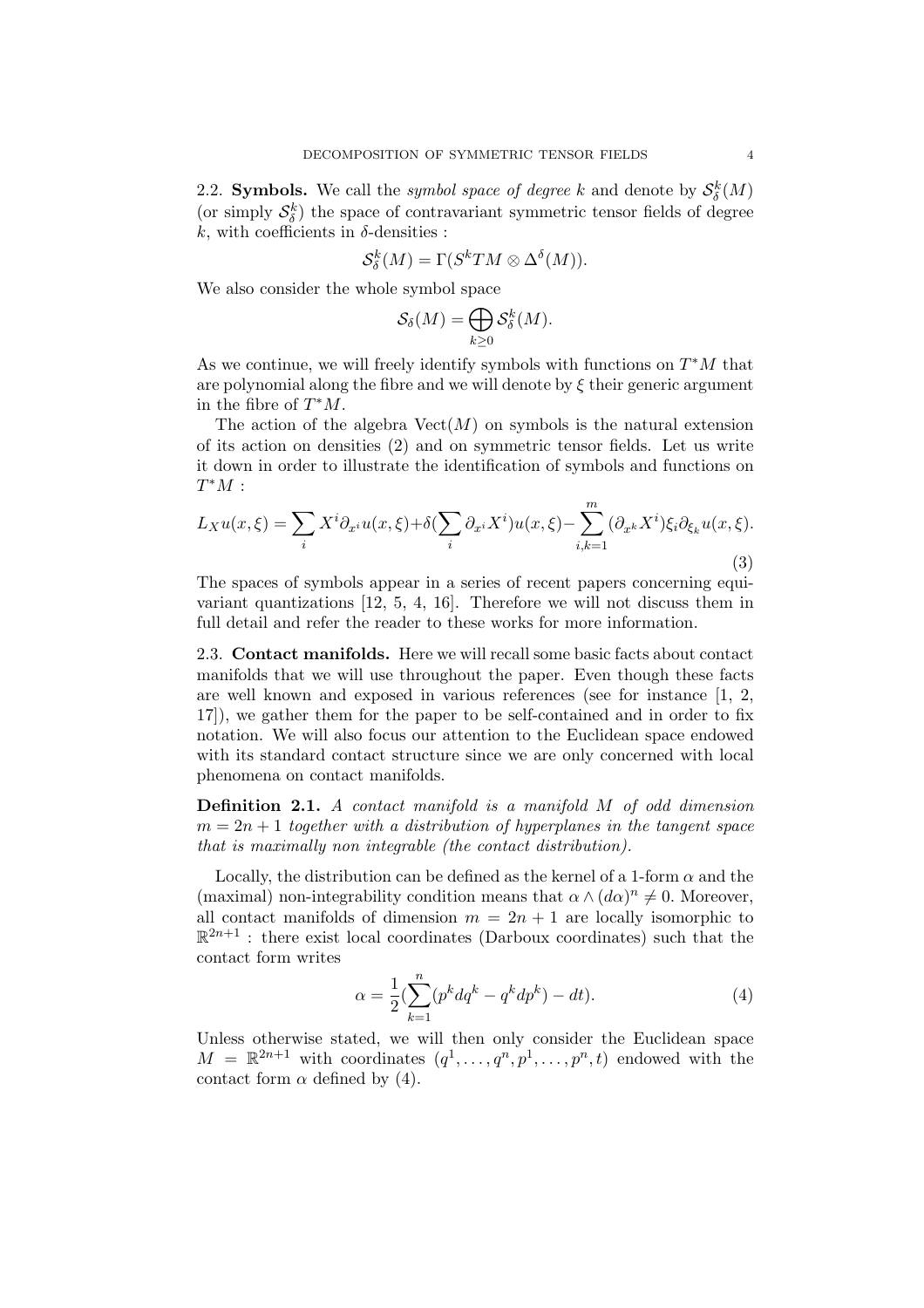2.3.1. Contact vector fields. A contact vector field over M is a vector field which preserves the contact structure. The set of such vector fields forms a subalgebra of  $Vect(M)$ , denoted by  $\mathcal{C}(M)$ . In other words, we have

$$
\mathcal{C}(M) = \{ Z \in \mathit{Vect}(M) : \exists f_Z \in \Gamma(M \times \mathbb{R}^*) : L_Z \alpha = f_Z \alpha \}. \tag{5}
$$

2.3.2. The Lagrange bracket and the operator X on densities. For every contact manifold M there exists a  $\mathcal{C}(M)$ -invariant bidifferential operator acting on tensor densities. This is the so-called Lagrange bracket

$$
\{,\}_\mathcal{L}:\mathcal{F}_\lambda(M)\times \mathcal{F}_\mu(M)\to \mathcal{F}_{\lambda+\mu+\frac{1}{n+1}}(M),
$$

which is given in Darboux coordinates by the following expression :

$$
\begin{array}{rcl}\n\{f,g\}_{\mathcal{L}} &=& \sum_{k=1}^{n} (\partial_{p^k} f \partial_{q^k} g - \partial_{q^k} f \partial_{p^k} g) - \partial_t f E_s \cdot g + \partial_t g E_s \cdot f \\
&+ 2(n+1)(\lambda f \partial_t g - \mu g \partial_t f),\n\end{array}
$$

(where  $E_s$  stands for the operator  $\sum_{k=1}^n (p^k \partial_{p^k} + q^k \partial_{q^k})$ ) for every  $f \in \mathcal{F}_\lambda(M)$ and  $g \in \mathcal{F}_{\mu}(M)$ . Now, the bilinear operator  $\{,\}_{\mathcal{L}}$  can be viewed as a linear operator from  $\mathcal{F}_{\lambda}(M)$  to the space  $\mathcal{D}^1_{\mu,\lambda+\mu+\frac{1}{n+1}}(M)$  made of differential operators of order less or equal to one that map  $\mu$ -densities into  $\lambda + \mu + \frac{1}{n+1}$ densities. Namely,

$$
\{,\}_\mathcal{L}: f \mapsto \{f,\cdot\}_\mathcal{L}: g \mapsto \{f,g\}_\mathcal{L}.
$$

Since the Lagrange bracket is  $\mathcal{C}(M)$ -invariant, this correspondence is also a  $\mathcal{C}(M)$ -invariant operator from  $\mathcal{F}_{\lambda}(M)$  to  $\mathcal{D}_{\mu,\lambda+\mu+\frac{1}{n+1}}(M)$  (the later space is endowed with the Lie derivative given by the commutator).

Finally, we consider the principal operator, which associates to every differential operator its term of highest order. It is well known that it is a  $Vect(M)$ -invariant operator

$$
\sigma: \mathcal{D}^1_{\mu,\lambda+\mu+\frac{1}{n+1}}(M)\rightarrow \mathcal{S}^1_{\lambda+\frac{1}{n+1}}(M).
$$

If we compose these operators, we obtain

$$
X: \mathcal{F}_{\lambda}(M) \to \mathcal{S}^1_{\lambda + \frac{1}{n+1}}(M): f \mapsto \sigma(\{f, \cdot\}_{\mathcal{L}}).
$$

We then have the following immediate result.

Proposition 2.1. The operator

$$
X: \mathcal{F}_{\lambda}(M) \to \mathcal{S}^1_{\lambda + \frac{1}{n+1}}(M)
$$

is  $\mathcal{C}(M)$ -invariant.

Using the identification of symbols and polynomials, we can give the expression of  $X$  :

$$
X(f)(\xi) = \sum_{k=1}^{n} (\xi_{q^k} \partial_{p^k} f - \xi_{p^k} \partial_{q^k} f) - \partial_t f \langle E_s, \xi \rangle + \xi_t (E_s.f + 2(n+1)\lambda f).
$$

Let us close this section by the following result about contact vector fields.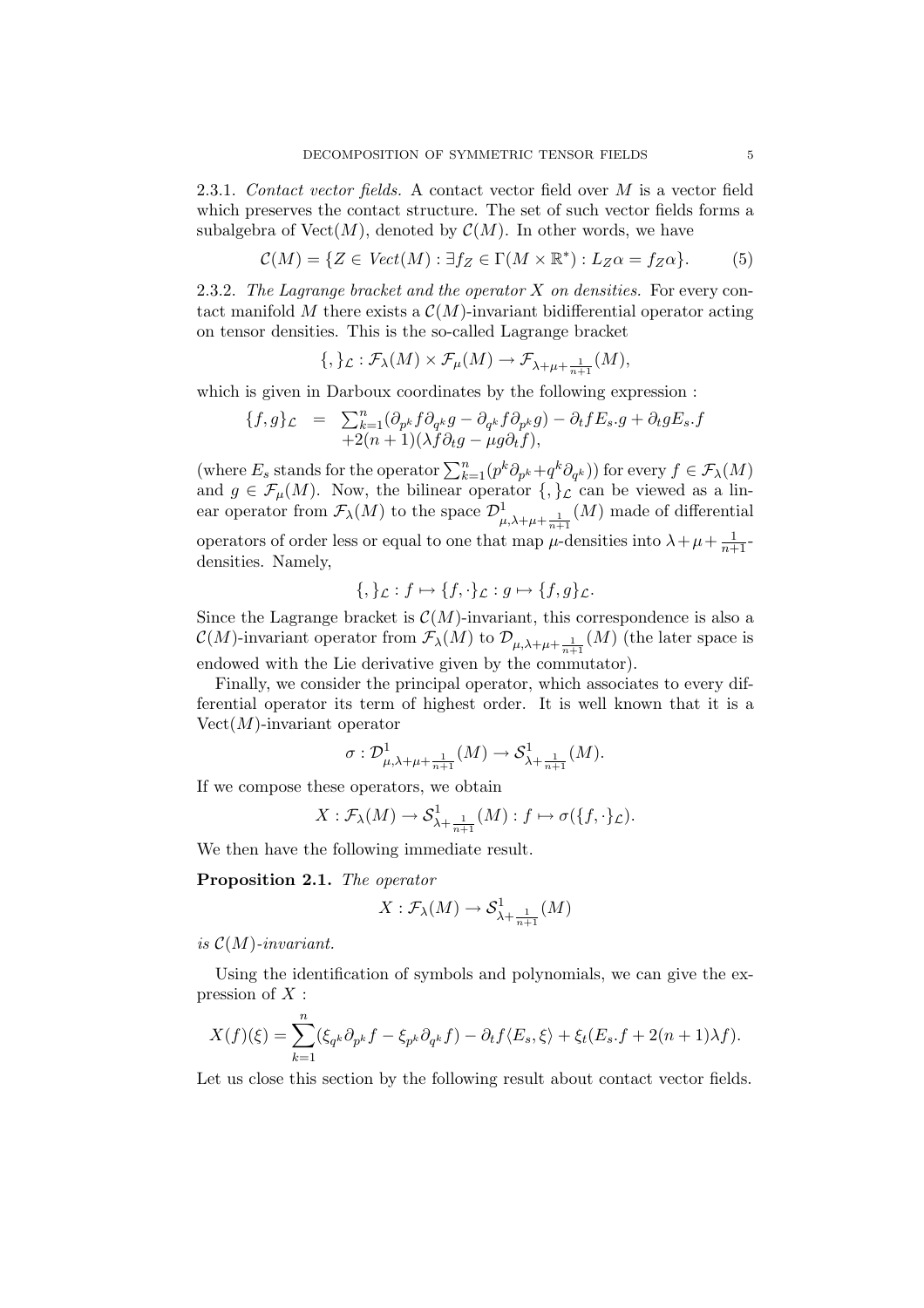**Proposition 2.2.** The algebra  $C(\mathbb{R}^{2n+1})$  is exactly  $X(\mathcal{F}_{\frac{-1}{n+1}}(\mathbb{R}^{2n+1}))$ .

2.3.3. The projective and symplectic algebras. We also consider the projective Lie algebra  $sl(2n + 2)$ . It is the algebra of fundamental vector fields associated to the (local) action of the projective group  $PGL(2n + 2, \mathbb{R})$  on  $\mathbb{R}^{2n+1}$ . This algebra is generated by constant and linear vector fields and quadratic vector fields of the form  $\eta \mathcal{E}$  for  $\eta \in \mathbb{R}^{2n+1^*}$ , where  $\mathcal E$  is the Euler vector field. Finally, the contact projective algebra  $sp(2n + 2)$  is the intersection  $\mathcal{C}(\mathbb{R}^{2n+1}) \cap sl(2n+2)$ . Note that the algebra  $sp(2n+2)$  can be obtained using proposition 2.2 by applying the operator  $X$  to polynomial functions of degree less or equal to 2. For more details on the structure of this algebra, we refer the reader to [15].

#### 3. Invariant operators

Here we will define some operators related to the form  $\alpha$ . We will then prove in the next sections that these operators commute with the actions of  $\mathcal{C}(M)$  or of  $sp(2n+2)$ .

3.1. The contact form as an invariant operator. We denote by  $\Omega$  the volume form defined by  $\alpha$ , namely

$$
\Omega = \alpha \wedge (d\alpha)^n
$$

and by div the divergence associated  $\Omega$  (actually the standard divergence over  $\mathbb{R}^{2n+1}$ ). We then have for every  $Z \in \mathcal{C}(M)$ 

$$
L_Z\Omega = div(Z)\Omega = (n+1)f_Z\Omega,
$$

(where  $f_Z$  is defined in (5)) and therefore

$$
f_Z = \frac{1}{n+1} div(Z).
$$

We then introduce a density weight in order to turn the form  $\alpha$  into a  $\mathcal{C}(M)$ invariant tensor field : we consider

$$
\alpha \otimes |\Omega|^{-\frac{1}{n+1}} \in \Gamma(T^*M \otimes \Delta^{-\frac{1}{n+1}}(M)).
$$

and we can compute that the Lie derivative of this tensor field in the direction of any field of  $\mathcal{C}(M)$  is vanishing.

As we continue, we will omit the factor  $|\Omega|^{-\frac{1}{n+1}}$  unless this leads to confusion, and consider  $\alpha$  as an invariant tensor field.

Remark : This procedure is similar to the notion of conformal weight.

Now, since  $\alpha$  is a 1-form, it defines a linear functional on vector fields. This map has a natural extension to symmetric contravariant tensor fields, which we denote by  $i(\alpha)$ . But since we want this map to be  $\mathcal{C}(M)$ -invariant, we have to take the density weight of  $\alpha$  into account and consider symmetric tensor fields with coefficients in tensor densities. We then have this first elementary result :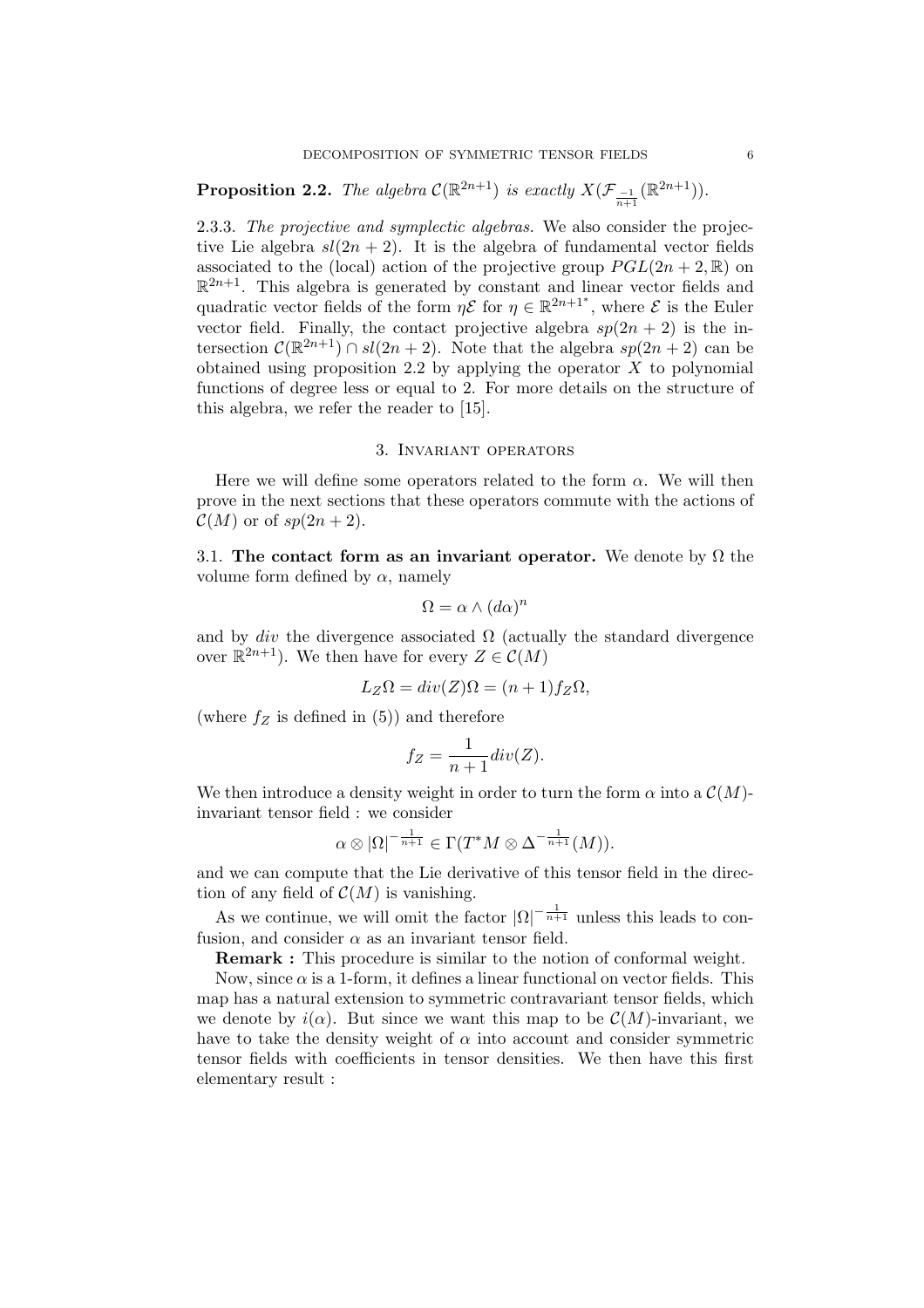Proposition 3.1. The map

$$
i(\alpha):\mathcal{S}_\delta\to\mathcal{S}^{k-1}_{\delta-\frac{1}{n+1}}
$$

commutes with the action of  $\mathcal{C}(M)$ .

We can give the expression of the operator  $i(\alpha)$  in terms of polynomials : for every  $S \in \mathcal{S}_{\delta}^k$ , there holds

$$
i(\alpha)(S)(\xi) = \frac{1}{2} \left( \sum_{i} (p^i \partial_{\xi_{q^i}} - q^i \partial_{\xi_{p^i}}) - \partial_{\xi_t} \right) (i(\alpha)(S)).
$$

**Remarks :** The expression of the operator  $i(\alpha)$  is independent of the density weight. This weight appears only in order to turn the map  $i(\alpha)$  into an invariant map.

3.2. The Hamiltonian operator  $X$ . It turns out that the operator  $X$ given in section 2.3.2 extends to an operator on the space of symbols on  $\mathbb{R}^{2n+1}$ . We will prove that this operator is  $sp(2n + 2)$ -invariant but not  $\mathcal{C}(\mathbb{R}^{2n+1})$  equivariant.

**Definition 3.1.** We define the Hamiltonian operator  $X$  in coordinates by

$$
X: \mathcal{S}_{\delta}^{k} \to \mathcal{S}_{\delta + \frac{1}{n+1}}^{k+1} : S \mapsto D(S) + a(k, \delta) \xi_{t} S,
$$

where

$$
D(S)(\xi) = \sum_{i} (\xi_{q} \partial_{p} - \xi_{p} \partial_{q} \partial_{p}) S(\xi) + \xi_{t} E_{s}(S)(\xi) - \langle E_{s}, \xi \rangle \partial_{t} S(\xi),
$$

$$
E_{s} = \sum_{i} (p^{i} \partial_{p} + q^{i} \partial_{q} \partial_{p}),
$$

and

$$
a(k,\delta) = 2(n+1)\delta - k.
$$

The main result is the following :

**Proposition 3.2.** The operator  $X: \mathcal{S}_{\delta}^k \to \mathcal{S}_{\delta+\frac{1}{n+1}}^{k+1}$  commutes with the action of the algebra  $sp(2n+2)$ . It does not commute with the action of  $\mathcal{C}(\mathbb{R}^{2n+1})$ unless  $k = 0$ .

Proof. The result could be checked by hands, and the computations are made easier by using the structure of the algebra  $sp(2n + 2)$ , such as the grading of this algebra (see [15]). However, we will present a few arguments based on the affine symbol map  $\sigma_{\text{Aff}}$  already used in [11, 4, 3]. Recall that this map transforms a differential operator into a symmetric contravariant tensor field, just as the principal symbol map does. The map  $\sigma_{\text{Aff}}$  is equivariant with respect to the actions on differential operators and on symmetric tensor fields of the affine algebra Aff, spanned by linear and constant vector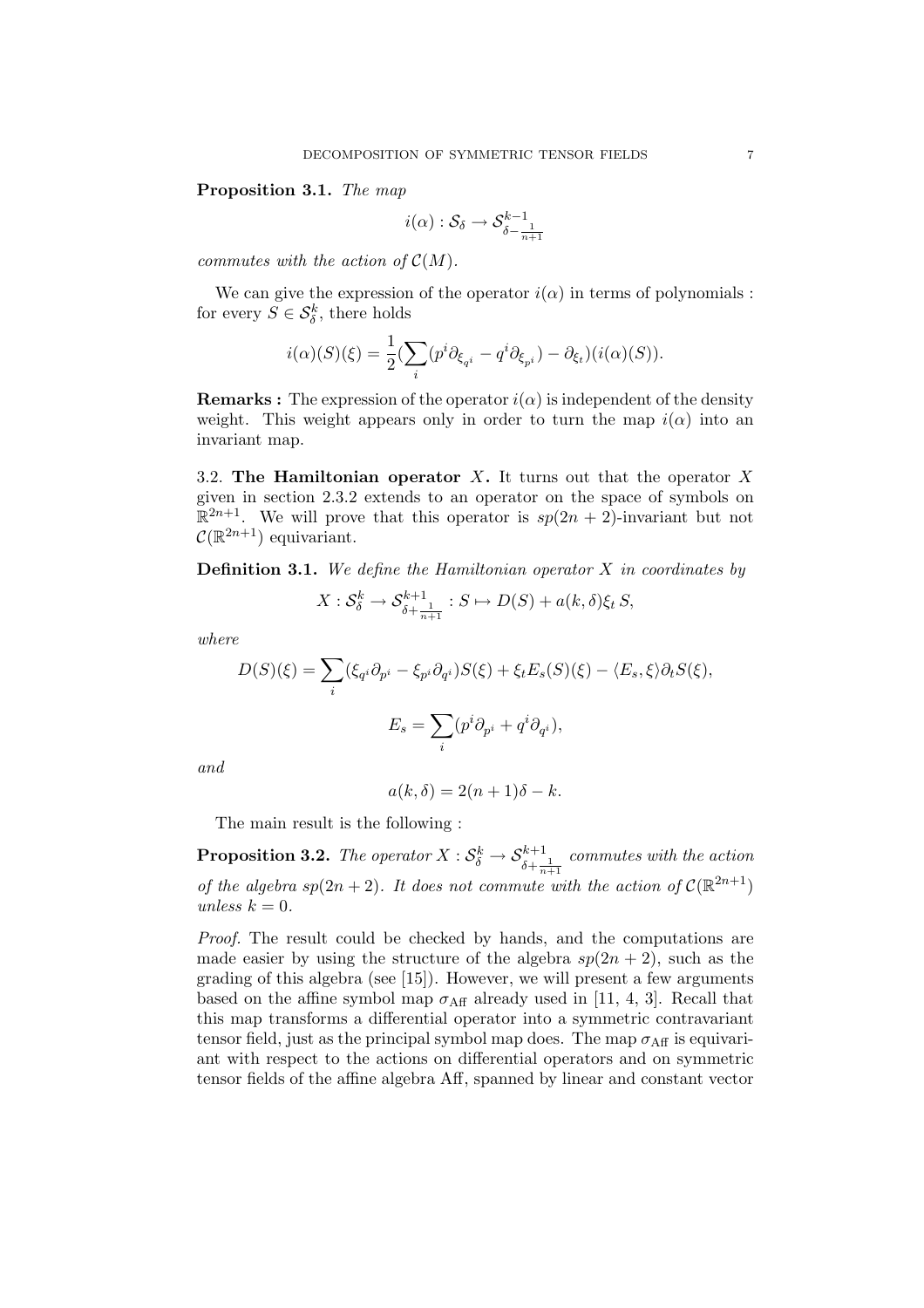fields. Hence the differential operator X is  $sp(2n + 2) \cap Aff$ -invariant iff its affine symbol  $\sigma_{\text{Aff}}(X)$  is. We now compute

$$
(\sigma_{\text{Aff}}(X)(\eta, S))(\xi) = (L_1(\xi, \eta) + a(k, \delta)\xi_t))S,
$$

where

$$
L_1(\xi,\eta) = \sum_i (\xi_{q^i}\eta_{p^i} - \xi_{p^i}\eta_{q^i}) + \xi_t \langle E_s, \eta \rangle - \langle E_s, \xi \rangle \eta_t.
$$

Moreover, the polynomial  $L_1(\xi, \eta)$  is the principal symbol of the Lagrange bracket and is therefore an invariant polynomial. It was already mentioned in [15, section 6] that the polynomial  $P(\xi) = \xi_t$  is  $sp(2n + 2) \cap Aff$ invariant. Therefore the operator  $X$  commutes with the action of the subalgebra  $sp(2n + 2) \cap Aff.$ 

Now, it is easy to verify that the algebra  $sp(2n+2)$  is spanned by  $sp(2n+1)$  $2) \cap Aff$  and the field

$$
-\frac{1}{2}X_{t^2} = tE_s + t^2\partial_t = tE,
$$

where E is the Euler field defined by  $E = E_s + t\partial_t$ . The action of this field on  $S^k_{\delta}$  is given by the operator

$$
tE - \langle E, \xi \rangle \partial_t + a(k, \delta)t,
$$

and it is easy to check that it commutes with X.

For the second part of the result, we check in the same way that the commutator of X with the Lie derivative in the direction of the vector field  $X_{q_1^3}$  does not vanish unless  $k = 0$ .

#### 4. REPRESENTATION OF THE ALGEBRA  $sl(2, \mathbb{R})$

In general, the space of symbols is defined as the graded space

$$
\mathcal{S}_\delta = \oplus_{k \in \mathbb{N}} \mathcal{S}_\delta^k.
$$

The grading is natural if we see the space of symbols as the graded space associated to the filtered space of differential operators mapping λ-densities into  $\lambda + \delta$ -densities.

However, this grading is not suitable to deal with the operators  $\alpha$  and X since they modify the density weight of their arguments. It is then natural to define the graded space

$$
R_\delta=\oplus_{k\in\mathbb{N}}R_\delta^k
$$

where  $R_{\delta}^{k} = \mathcal{S}_{\delta + \frac{k}{n+1}}^{k}$  (and thus  $\mathcal{S}_{\delta}^{k} = R_{\delta - \frac{k}{n+1}}^{k}$ ).

As we continue we will omit the reference to  $\delta$  and denote  $R^k$  instead of  $R^k_{\delta}$ .

The operators X and  $i(\alpha)$  act on  $R_{\delta}$ . We can define a degree on  $R_{\delta}$  in such a way that  $i(\alpha)$  has weight -1 and X has weight +1.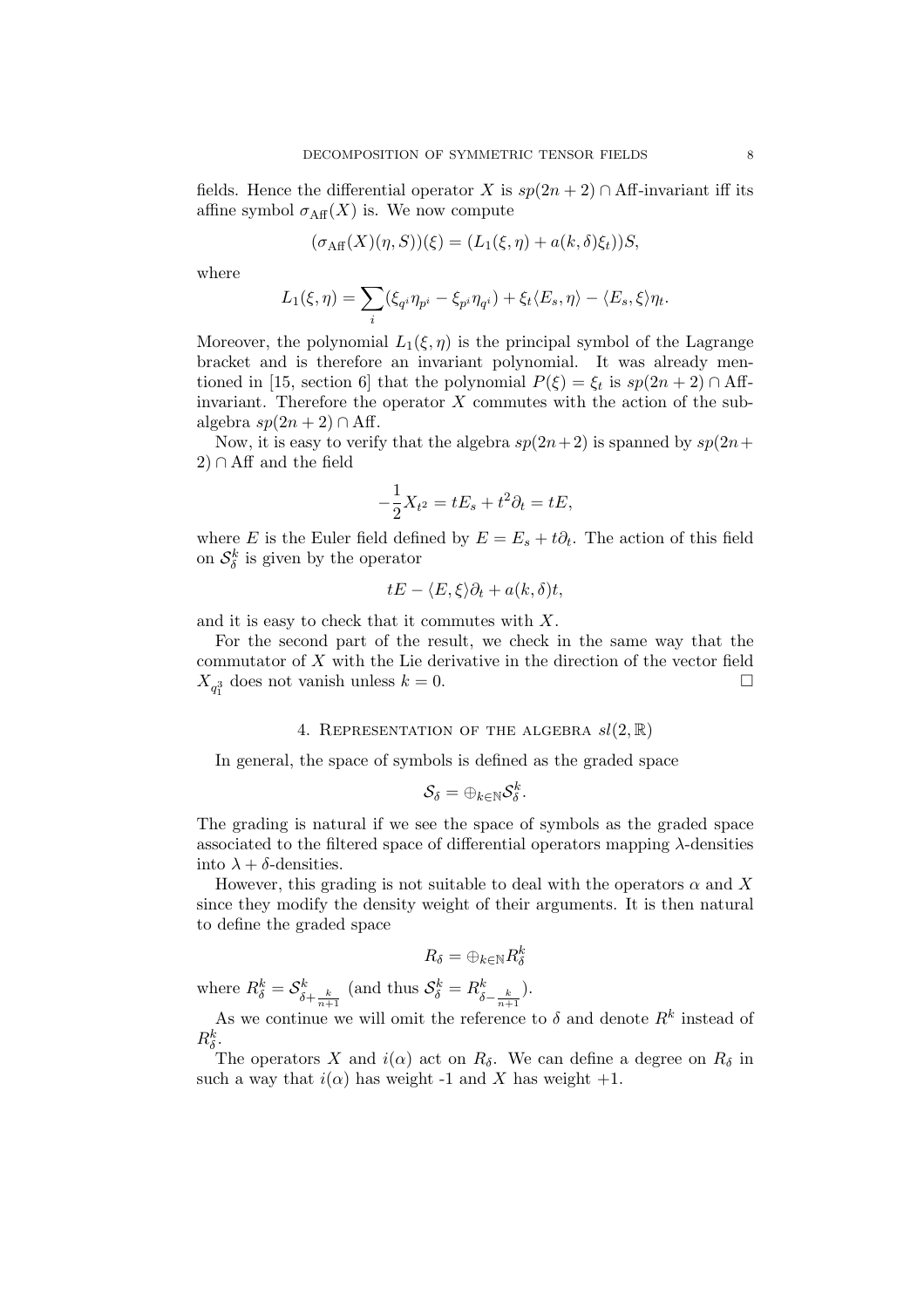4.1. The operator H and the representation of  $sl(2,\mathbb{R})$ . We now investigate the relationships between X and  $i(\alpha)$ . We first compute the restriction of X to  $R^k$  and obtain the following elementary result

**Proposition 4.1.** The restriction of the operator X to  $R^k$  is given by

$$
X(S)(\xi) = D(S)(\xi) + [2(n+1)\delta + k]\xi_t S(\xi)
$$

for all  $S \in R^k$ .

In order to make the results of this section easier to state, we introduce a new operator  $H$  on  $R_\delta$  :

**Definition 4.1.** The operator H is defined by its restrictions to  $R^k$  given by

$$
H|_{R^k} = h_k Id = -((n+1)\delta + k)Id.
$$

The main result of this section deals with the commutators of the operators  $X, i(\alpha)$  and H on  $R_{\delta}$ .

**Proposition 4.2.** The operators H,  $i(\alpha)$  and X define a representation of the algebra  $sl(2, \mathbb{R})$  on the space  $R_{\delta}$ . Specifically, the relations

$$
\begin{cases}\n[i(\alpha), X] &= H \\
[H, i(\alpha)] &= i(\alpha) \\
[H, X] &= -X\n\end{cases}
$$

hold on  $R_\delta$ .

*Proof.* The first relation is a simple computation : on  $R_{\delta}^{k}$ , in view of Proposition 4.1, the commutator under consideration equals

$$
i(\alpha) \circ (D + (2(n+1)\delta + k)\xi_t) - (D + (2(n+1)\delta + k - 1)\xi_t) \circ i(\alpha)
$$
  
=  $[i(\alpha), D] + (2(n+1)\delta + k)[i(\alpha), \xi_t] + \xi_t \circ i(\alpha)$   
=  $-\frac{1}{2}E_{\xi} - \frac{1}{2}(2(n+1)\delta + k)\text{Id} = h_k\text{Id},$ 

(where  $E_{\xi}$  stands for the operator  $\sum_{i=1}^{2n+1} \xi^{i} \partial_{\xi^{i}}$ ) since the commutators in the second line are given by

$$
[i(\alpha), D] = -\frac{1}{2}E_{\xi} - \xi_t \circ \circ i(\alpha)
$$

and

$$
[i(\alpha), \xi_t] = -\frac{1}{2} \text{Id}.
$$

For the second relation we have on  $R^k$ :

$$
[H, i(\alpha)] = H \circ i(\alpha) - i(\alpha) \circ H
$$
  
=  $(h_{k-1} - h_k)i(\alpha)$   
=  $i(\alpha)$ .

The third one is proved in the same way.  $\Box$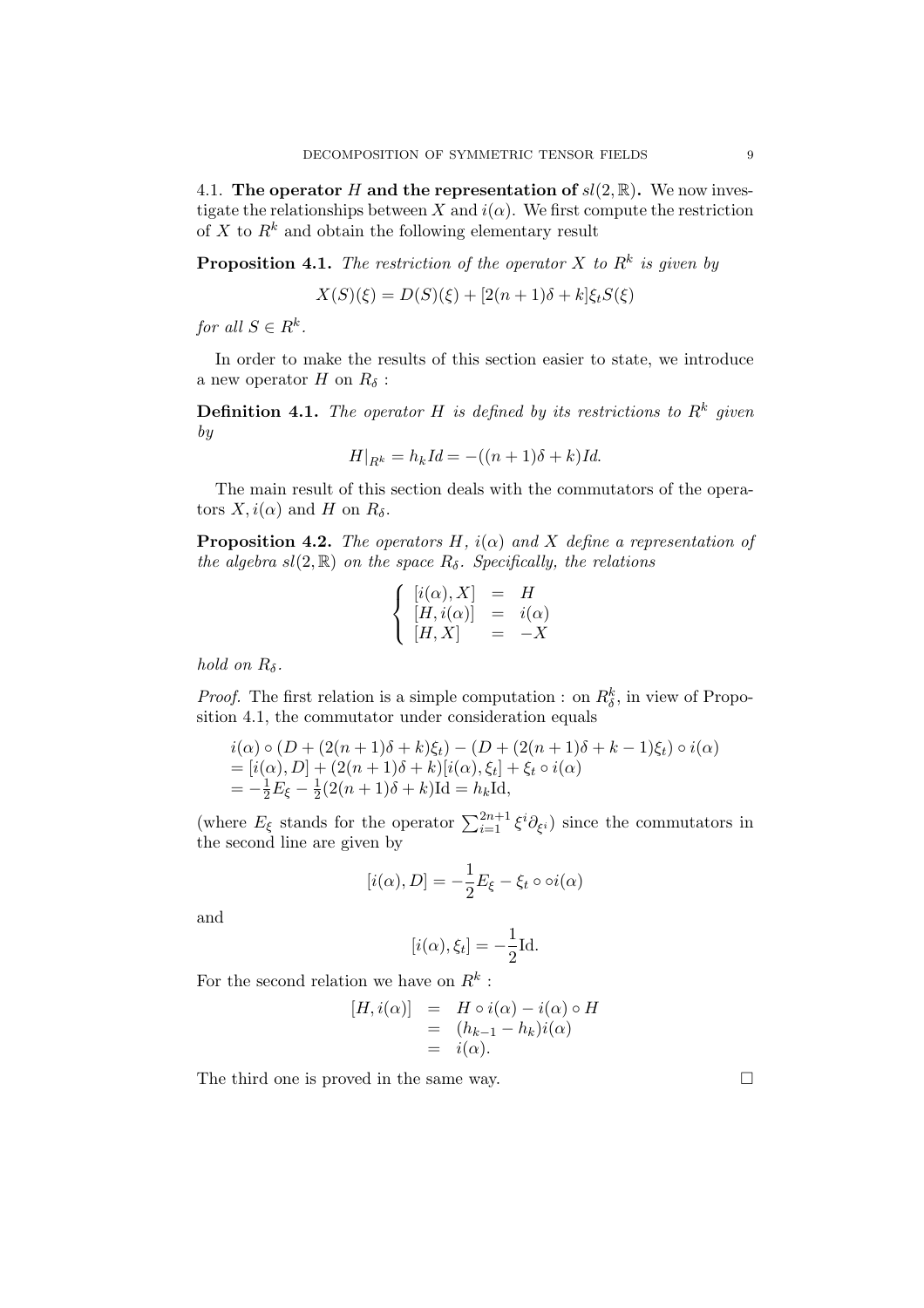**Remark :** In this representation of  $sl(2, \mathbb{R})$ , H corresponds to the action of an element in a Cartan subalgebra. The operator  $i(\alpha)$  can be thought as the action of a generator of positive root space. In this setting, the elements of ker  $i(\alpha)$  could be seen as highest weight vectors.

We end this section with a technical result.

## Definition 4.2. We define

$$
r(l,k) = -\frac{l}{2}(2(n+1)\delta + 2k + l - 1).
$$

We can now state the result.

**Proposition 4.3.** On  $R^k$ , we have

$$
\begin{cases}\ni(\alpha) \circ X^l - X^l \circ i(\alpha) &= r(l,k)X^{l-1}, \\
X \circ i(\alpha)^l - i(\alpha)^l \circ X &= -r(l,k-l+1)i(\alpha)^{l-1}\n\end{cases}
$$

Proof. There holds

$$
i(\alpha) \circ X^{l} - X^{l} \circ i(\alpha) = \sum_{r=0}^{l-1} X^{r}[i(\alpha), X]X^{l-r-1} = \sum_{r=0}^{l-1} X^{r} H X^{l-r-1}.
$$

On  $R^k$ , this operator is

$$
\sum_{r=0}^{l-1} h_{k+l-r-1} X^{l-1}.
$$

We then compute

$$
\sum_{r=0}^{l-1} h_{k+l-r-1} = -\sum_{r=0}^{l-1} ((n+1)\delta + k + l - r - 1)
$$
  
=  $-l((n+1)\delta + k + l - 1) + \frac{l(l-1)}{2}$   
=  $-\frac{l}{2}(2(n+1)\delta + 2k + 2l - 2 - l + 1),$ 

hence the first result.

We proceed in the same way for the second part : We simply write

$$
i(\alpha)^{l} \circ X - X \circ i(\alpha)^{l} = \sum_{r=0}^{l-1} i(\alpha)^{r} [i(\alpha), X] i(\alpha)^{l-r-1}
$$
  
= 
$$
(\sum_{r=0}^{l-1} h_{k-l+r+1}) i(\alpha)^{l-1}.
$$

The result follows easily by the definition of  $H$ :

$$
\sum_{r=0}^{l-1} h_{k-l+r+1} = -\sum_{r=0}^{l-1} ((n+1)\delta + k - l + r + 1)
$$
  
= 
$$
-\sum_{r=0}^{l-1} ((n+1)\delta + k - r)
$$
  
= 
$$
-\frac{l}{2}(2(n+1)\delta + 2k - l + 1).
$$

## 5. Decomposition of the space of symmetric tensors

In this section, we will obtain a decomposition of the space  $R^k$  by induction on k. The idea is that  $i(\alpha)$  maps  $R^k$  to  $R^{k-1}$ . We will prove that this map is onto, and that there exist  $sp(2n + 2)$ -invariant projectors  $p_k: R^k \to \overline{R}^k \cap \ker i(\alpha)$ , if  $\delta$  does not belong to a set of singular values. These two fact will allow us to obtain the decomposition result.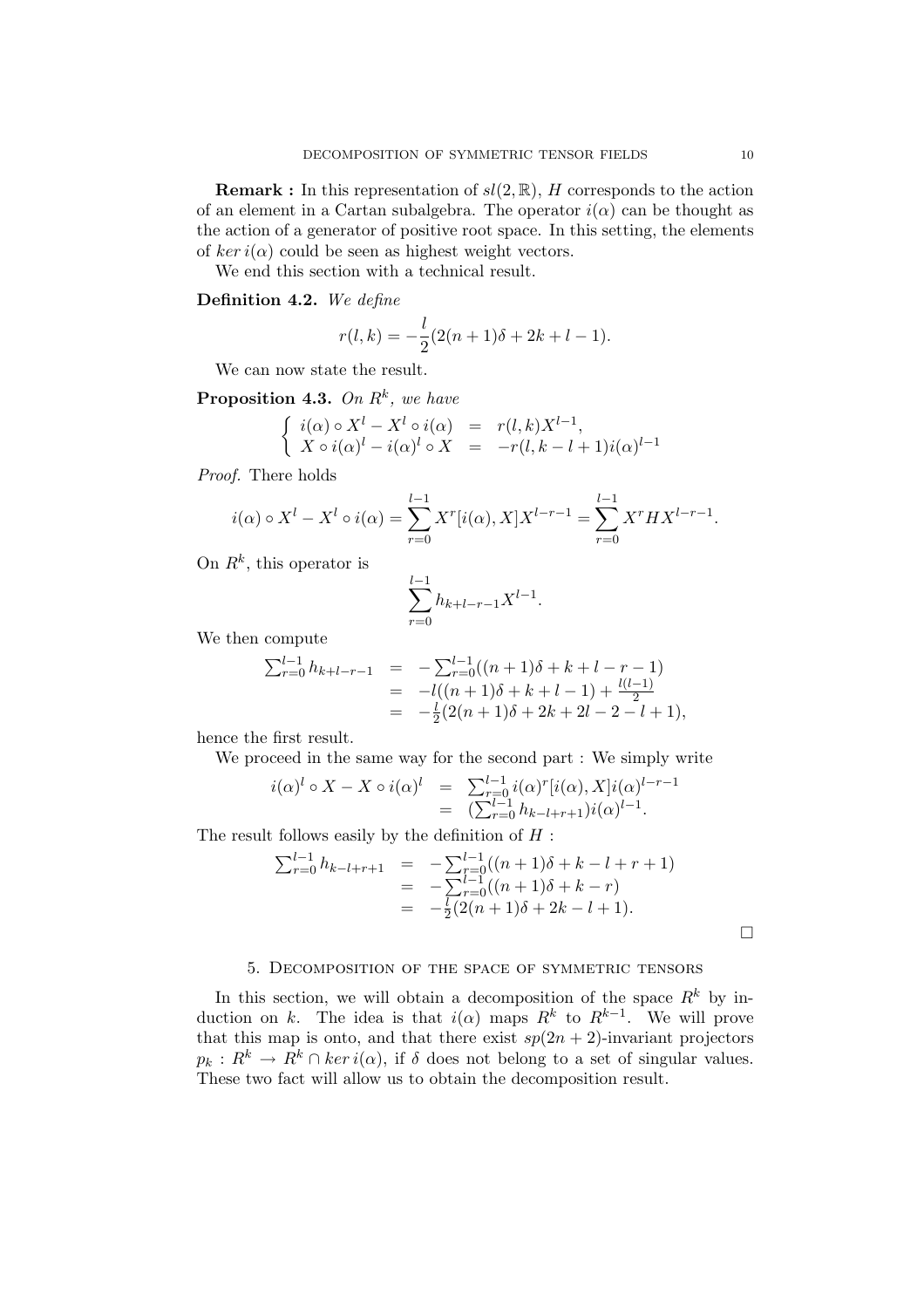5.1. Expression of the projectors on  $R^k \cap \ker i(\alpha)$ . The Ansatz for the shape of this projector is given by the interpretation of  $R_{\delta}$  as an  $sl(2, R)$ module. More precisely it comes from the following conjecture.

**Conjecture 5.1.** The algebra of all the invariant operators for the  $sp(2n+2)$ action on  $R_{\delta}$  is generated by the operators X,  $i(\alpha)$  and the projectors onto the spaces  $R_{\delta}^{k}$ .

In particular if we want to build a projector  $\Pi_k$  from  $R^k$  onto a submodule of itself, in the category of modules it should be a linear combination of compositions of X and  $i(\alpha)$ . Moreover all the monomials in this expressions should have the same degree in X and  $i(\alpha)$ . Finally, we can order these compositions, using Proposition 4.3 and the projector should be of the form compositions, using Proposition 4.5 and the projector should be of the form  $\Pi_k = \sum_{l=0}^{\infty} b_{k,l} X^l \circ i(\alpha)^l$ . But since  $i(\alpha)^l_{|R^k} = 0$  for  $l > k$ . Hence one gets the following Ansatz :

**Ansatz 5.1.** The projector  $p_k : R^k \to R^k \cap \ker i(\alpha)$  should be of the form

$$
p_k = Id + \sum_{l=1}^k b_{k,l} X^l \circ i(\alpha)^l.
$$
 (6)

It is possible to determine the expression of the constants  $b_{k,l}$  from the constraint  $p_k^2 = p_k$ . In the following we give directly their expression and check that we effectively obtain a projector. It turns out that there exists a set  $I_k$  of values of  $\delta$  such that no operator of the shape (6) can be a projector on  $R^k \cap \ker i(\alpha)$ . In this situation, if the conjecture is true, the space  $R^k$  is not the direct sum of  $R^k \cap \ker i(\alpha)$  and of an  $sp(2n+2)$  invariant subspace.

**Definition 5.1.** For every  $k \geq 1$ , we set

$$
I_k = \{-\frac{p}{2(n+1)} : p \in \{k-1, \cdots, 2k-2\}\}.
$$

We then have the following result.

**Proposition 5.1.** If  $\delta \notin I_k$ , the operator  $p_k : R^k \to R^k$  defined by

$$
p_k: R^k \to R^k: p_k = Id + \sum_{l=1}^k b_{k,l} X^l \circ i(\alpha)^l \tag{7}
$$

where

$$
b_{k,l} = (\Pi_{j=1}^l - r(j, k-j))^{-1},
$$

is a projector onto  $R^k \cap \ker i(\alpha)$ .

*Proof.* The restriction of  $p_k$  to  $\ker i(\alpha)$  is the identity mapping, in view of (7). It is then sufficient to prove that  $Im(p_k) \subset ker i(\alpha)$ , and we then deduce  $Im(p_k) = ker i(\alpha)$  and then  $p_k^2 = p_k$ .

We actually have the relation

$$
i(\alpha) \circ p_k = 0.
$$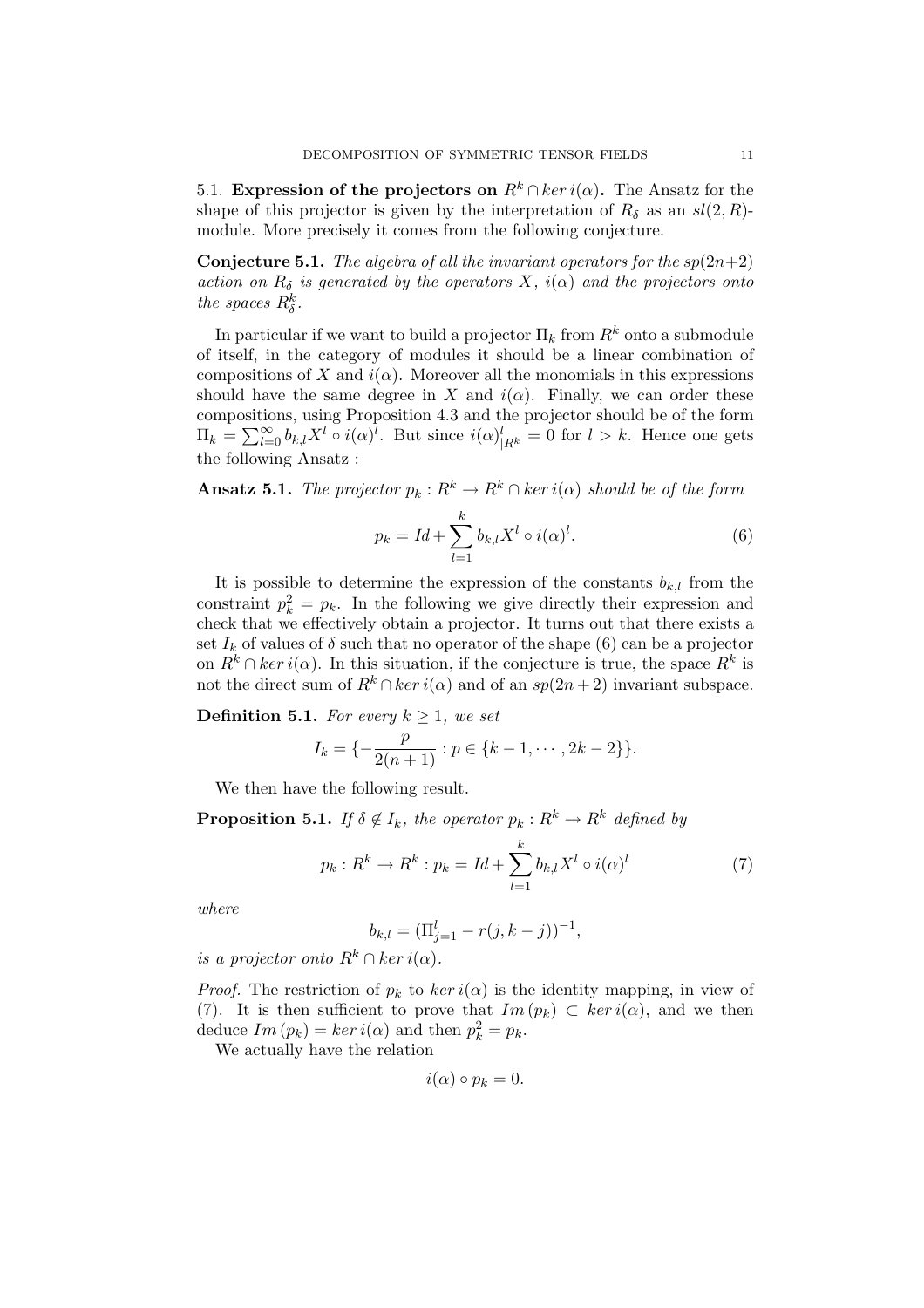Indeed, we have

$$
i(\alpha) \circ p_k = i(\alpha) + \sum_{l=1}^k b_{k,l} i(\alpha) X^l i(\alpha)^l
$$
  
=  $i(\alpha) + \sum_{l=1}^k b_{k,l} (X^l i(\alpha)^{l+1} + r(l, k-l) X^{l-1} i(\alpha)^l).$ 

The result follows since the constants  $b_{k,l}$  fulfill the equations

$$
\begin{cases}\n1 + b_{k,1}r(1, k - 1) = 0 \\
b_{k,l} + b_{k,l+1}r(l+1, k-l-1) = 0 \quad \forall l = 1, \dots k-1, \\
\text{ce } i(\alpha)^{k+1} \equiv 0 \text{ on } R^k.\n\end{cases}
$$

and since  $i(\alpha)^{k+1} \equiv 0$  on  $R^k$ 

This proposition suggests to define a new operator from  $R^{k-1}$  to  $R^k$ . **Definition 5.2.** If  $\delta \notin I_k$ , we define

$$
s_{k-1}: R^{k-1} \to R^k : S \mapsto (-\sum_{l=1}^k b_{k,l} X^l i(\alpha)^{l-1})(S).
$$

We then have the following result that links  $s_{k-1}$  and  $i(\alpha)$ :

**Lemma 5.1.** If  $\delta \notin I_k$ , then one has  $i(\alpha) \circ s_{k-1} = Id$  on  $R^{k-1}$ .

Proof. We just compute

$$
i(\alpha) \circ s_{k-1} = -\sum_{l=1}^{k} b_{k,l} i(\alpha) X^{l} i(\alpha)^{l-1}
$$
  
=  $-\sum_{l=1}^{k} b_{k,l} (X^{l} i(\alpha)^{l} + r(l, k-l) X^{l-1} i(\alpha)^{l-1})$   
= Id,

by using Proposition 4.3, and the definition of  $b_{k,l}$ .

From this Lemma, we obtain an important information about  $i(\alpha)$ .

**Corollary 5.1.** For every k and  $\delta$ , the map  $i(\alpha): R_{\delta}^k \to R_{\delta}^{k-1}$  $\delta^{k-1}$  is surjective. *Proof.* If  $\delta \notin I_k$ , the result follows from the existence of a right inverse. Since the expression of  $i(\alpha)$  is independent of  $\delta$ , the result holds true for every  $\delta$ .

We can now state a first decomposition result.

**Proposition 5.2.** If  $\delta \notin I_k$ , one has  $R^k = \ker i(\alpha) \oplus s_{k-1}(R^{k-1})$ .

*Proof.* Since the projector  $p_k$  is defined, there is a decomposition

$$
R^k = (ker\,i(\alpha) \cap R^k) \oplus V^k,
$$

where  $V^k = Im(\text{Id} - p_k)$ . It follows that the restriction of  $i(\alpha)$  to  $V^k$  is injective. It is also surjective by corollary 5.1. By Lemma 5.1,  $s_{k-1}$  is the inverse of  $i(\alpha)$  and thus  $V^k = s_{k-1}(R^{k-1})$ ).  $\Box$ 

By applying successively the previous proposition we obtain a second result. We denote by s the operator on  $R_\delta$  whose restriction to  $R^{k-1}$  is  $s_{k-1}$ .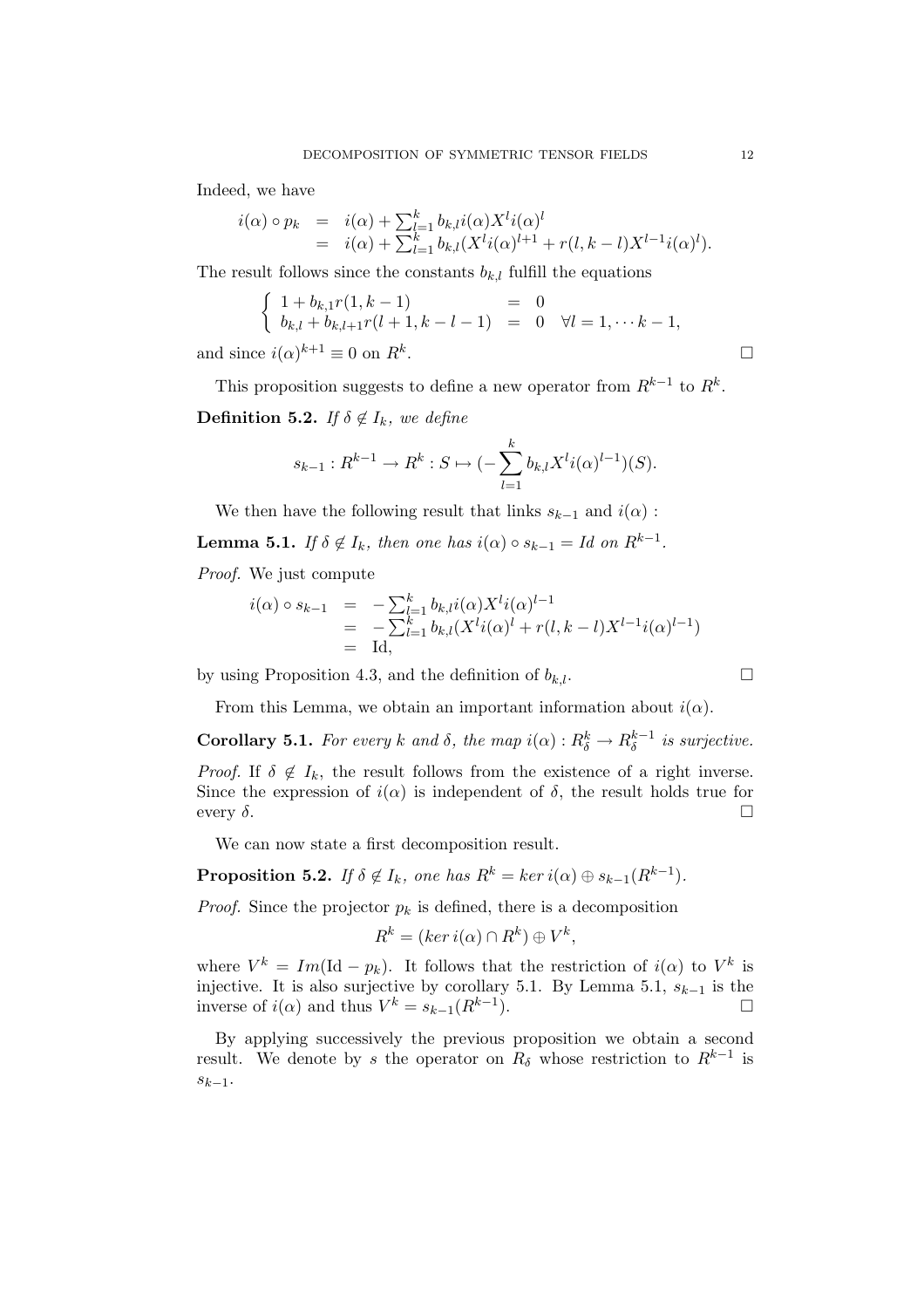**Corollary 5.2.** If  $\delta \notin \bigcup_{j=1}^k I_j$ , then there holds

$$
R^k = \bigoplus_{l=0}^k s^l (R^{k-l} \cap \ker i(\alpha)).
$$

We will now compute the restriction of  $s^l$  to  $(R^{k-l} \cap ker i(\alpha))$  and show that it is a scalar multiple of  $X^l$ .

**Proposition 5.3.** Suppose that  $\delta \notin \bigcup_{j=1}^{k} I_j$ . Then the restriction of s<sup>l</sup> to  $R^{k-l} \cap \text{ker } i(\alpha)$  equals  $c(l, k-l)X^l$ , where

$$
c(l, k-l) = (\Pi_{i=1}^{l} r(i, k-l))^{-1}.
$$

*Proof.* We first prove the existence of the constant  $c(l, k - l)$  by showing that the restriction of  $s^j$  to  $R^{k-l} \cap \ker i(\alpha)$  equals  $c(j)X^j$   $(c(j) \in \mathbb{R})$ , for all  $j = 1, \dots, l$ . For  $j = 1$ , the result follows from the very definition of  $s_{k-l}$ , and we obtain  $c(1) = -b_{k-l+1,1}$ . Suppose that it holds true for  $s^j$ . We then have on  $R^{k-l} \cap \ker i(\alpha)$ 

$$
s^{j+1} = s \circ s^j = -\sum_{a=1}^{k-l+j+1} b_{k-l+j+1,a} X^a i(\alpha)^{a-1} s^j.
$$

The last term is a multiple of  $X^{j+1}$ , by induction, since the composition  $\alpha^{a-1}s^j$  vanishes if  $a-1>j$  and is equal to  $s^{j-a+1}$  if  $a-1\leq j$ .

Now, we compute the value of  $c(j)$  by analysing the restriction of the operator  $i(\alpha) \circ s^{j+1}$  to  $R^{k-l} \cap \ker i(\alpha)$ . On the one hand, it is equal to  $s^j$ , that is to  $c(j)X^j$ . On the other hand, it writes

$$
i(\alpha) \circ s^{j+1} = c(j+1)i(\alpha)X^{j+1} = c(j+1)(X^{j+1}i(\alpha) + r(j+1, k-l)X^j),
$$

by Proposition 4.3.

Finally, we obtain the relation

$$
(c(j) - r(j+1, k-l)c(j+1))X^{j} = 0,
$$

on  $R^{k-l} \cap \ker i(\alpha)$ , and therefore, since  $X^j$  is injective on this space

$$
c(j) = r(j + 1, k - l)c(j + 1),
$$

and the result follows.  $\Box$ 

6. Another point of view

In this section we investigate the relations of the maps  $i(\alpha)$  and X with the filtration induced by  $i(\alpha)$ . We denote by  $\mathcal{F}^{k,l}$  the space  $R^k \cap \ker i(\alpha)^l$ . Since  $i(\alpha)$  is a  $\mathcal{C}(M)$ -invariant operator, the spaces  $\mathcal{F}^{k,l}$  are stable under the action of  $\mathcal{C}(M)$ . Moreover there is an obvious filtration of  $R^k$  defined by

$$
0 = \mathcal{F}^{k,0} \subset \mathcal{F}^{k,1} \subset \cdots \subset \mathcal{F}^{k,k+1} = R^k.
$$

We first prove that the maps  $i(\alpha)$  and X respect this filtration and therefore induce mappings that deserve special interest on the associated graded spaces.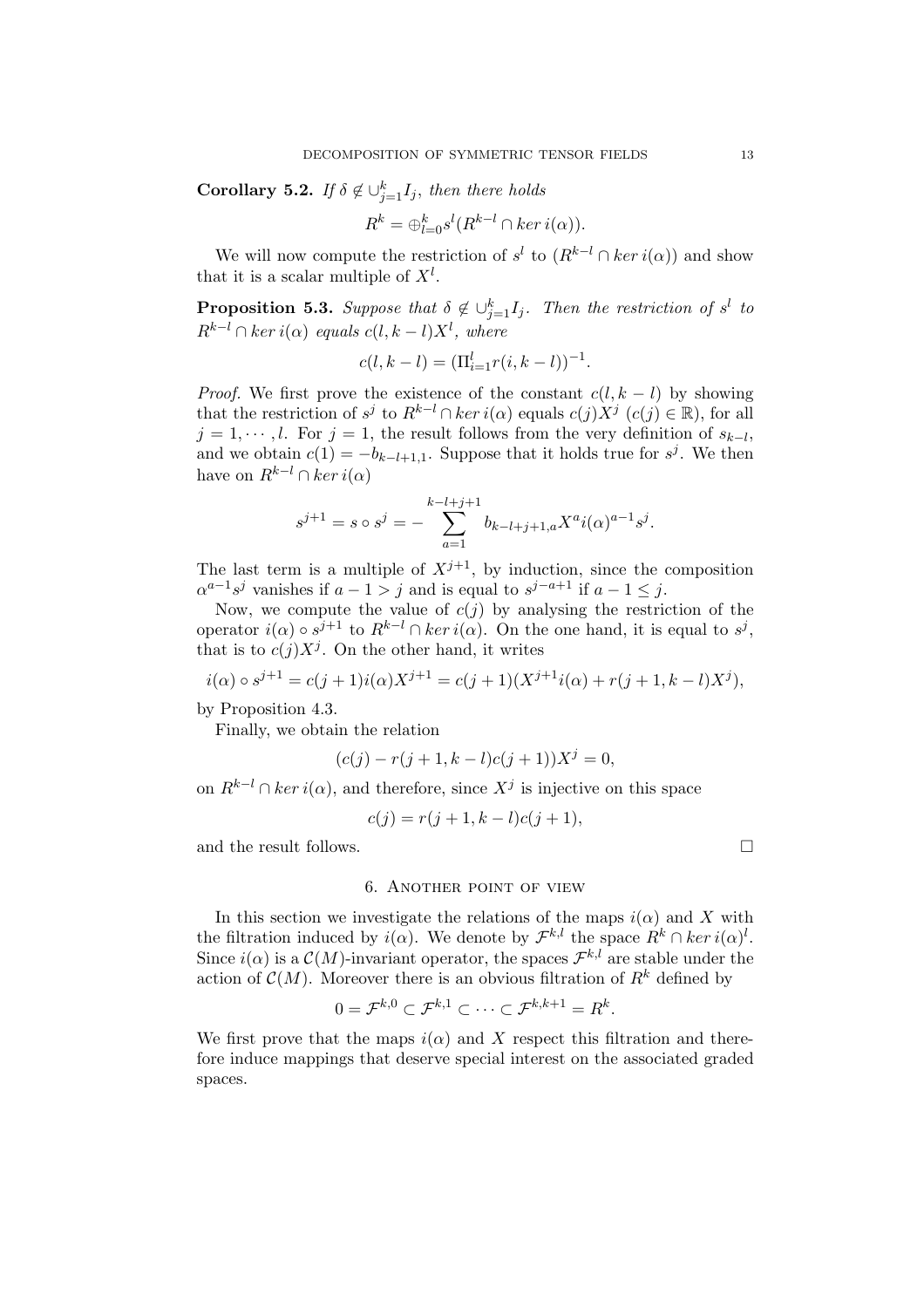### Proposition 6.1. We have

$$
\left\{\n\begin{array}{ll}\n i(\alpha)(\mathcal{F}^{k,l}) & \subset & \mathcal{F}^{k-1,l-1} \\
 X(\mathcal{F}^{k-1,l-1}) & \subset & \mathcal{F}^{k,l}\n\end{array}\n\right.
$$

for every  $k \geq 1$  and every  $l \in \{1, \dots, k+1\}.$ 

Proof. The first result is a direct consequence of the definition of the filtration. For the second one, suppose that v is an element of  $\mathcal{F}^{k-1,l-1}$  and compute, using Proposition 4.3,

$$
i(\alpha)^{l} \circ X(v) = X \circ i(\alpha)^{l}(v) + r(l, k-l)i(\alpha)^{l-1}(v).
$$
  
at  $X(v)$  is in  $\mathcal{F}^{k,l}$ .

It follows that  $X(v)$  is in  $\mathcal{F}^{k,l}$ 

Let us introduce some more notation.

**Definition 6.1.** For every  $l \in \{1, \dots, k+1\}$  we denote by  $\mathcal{G}^{k,l}$  the quotient space  $\mathcal{F}^{k,l}/\mathcal{F}^{k,l-1}$ . This space is naturally endowed with a representation of  $\mathcal{C}(M)$ . In particular we have  $\mathcal{G}^{k,1} \cong \mathcal{F}^{k,1}$ . We also set  $\mathcal{G}^{k,0} = \{0\}$ .

By Proposition 6.1, the maps  $i(\alpha)$  and X induce maps on the graded space  $\bigoplus_{k,l} \mathcal{G}^{k,l}$ . Namely, for every  $l \in \{1, \cdots, k+1\}$ , we set :

$$
\begin{cases} \widetilde{i(\alpha)} : \mathcal{G}^{k,l} \to \mathcal{G}^{k-1,l-1} : [u] \mapsto [i(\alpha)(u)] \\ \widetilde{X} : \mathcal{G}^{k-1,l-1} \to \mathcal{G}^{k,l} : [u] \mapsto [X(u)] \end{cases}
$$

The main property of these maps is the following.

**Proposition 6.2.** For every  $k \geq 1$  and  $l \in \{1, \dots, k+1\}$ , we have

$$
\widetilde{X} \circ \widetilde{i(\alpha)}|_{\mathcal{G}^{k,l}} = r(l-1,k-l+1)Id,
$$

and

$$
\widetilde{i(\alpha)} \circ \widetilde{X}|_{\mathcal{G}^{k-1,l-1}} = r(l-1,k-l+1)Id.
$$

In particular, if  $r(l-1, k-l+1)$  does not vanish, the restricted map  $\widetilde{i(\alpha)}$ :  $\mathcal{G}^{k,l}\to \mathcal{G}^{k-1,l-1}$  is invertible and the inverse map is given by  $\frac{1}{r(l-1,k-l+1)}\widetilde{X}.$ 

Proof. We only prove the first identity. The second one can be proved using the same arguments.

Let u be in  $\mathcal{F}^{k,l}$ . By definition, we have

$$
\widetilde{X}\circ\widetilde{i(\alpha)}([u])=[X\circ i(\alpha)(u)].
$$

By Proposition 4.3, we have

$$
i(\alpha)^{l-1} \circ X \circ i(\alpha)(u) = X \circ i(\alpha)^{l}(u) + r(l-1, k-l+1)i(\alpha)^{l-1}(u)
$$
  
=  $r(l-1, k-l+1)i(\alpha)^{l-1}(u),$ 

so that  $[X \circ i(\alpha)(u)] = r(l-1, k-l+1)[u]$ , and the result follows.  $\Box$ 

We get an immediate corollary about the decomposition of the filter  $\mathcal{F}^{k,l}$ into stable subspaces.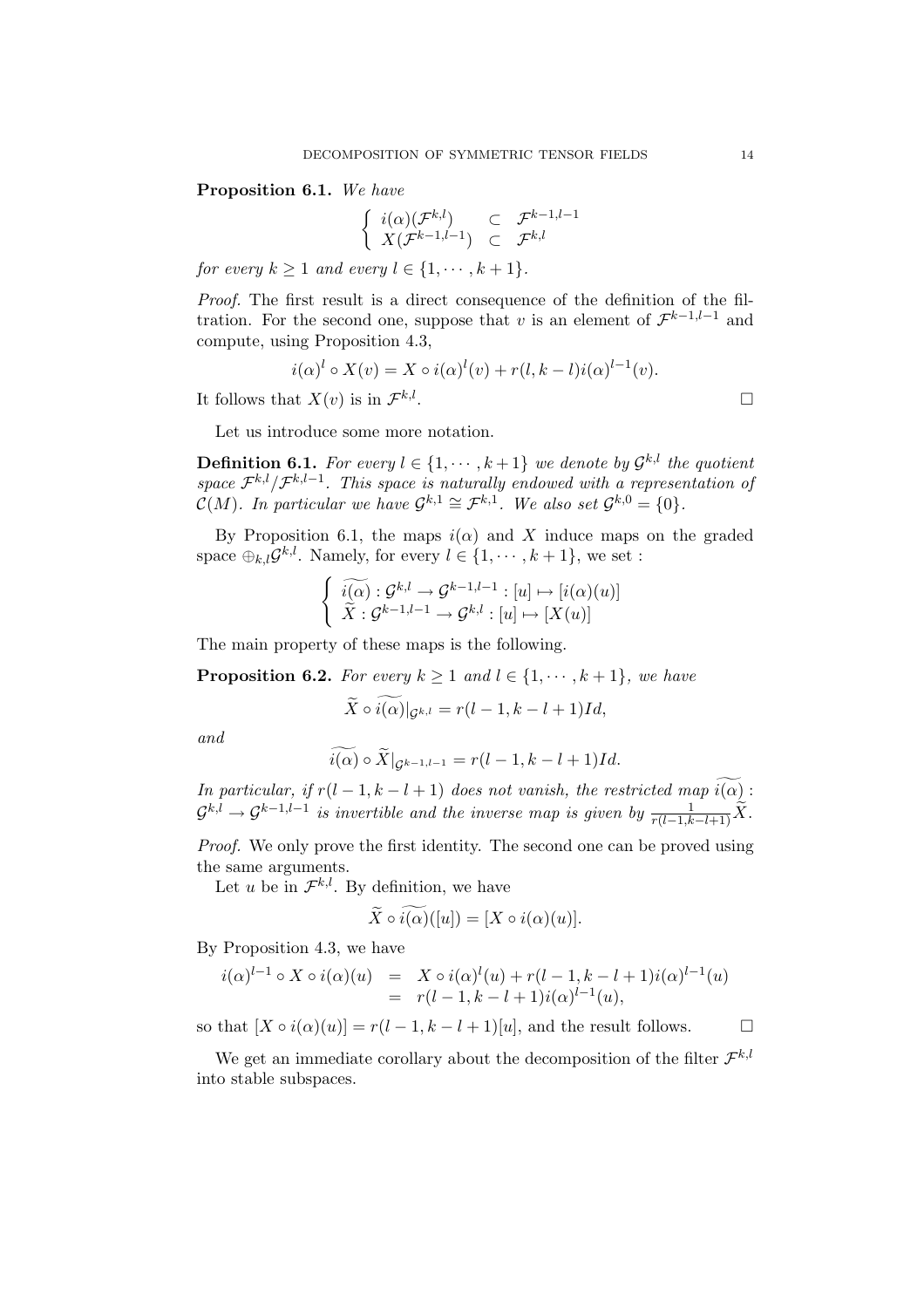Corollary 6.1. Consider  $k \geq 1$  and  $l \in \{2, \dots, k+1\}$  and suppose that  $\sum_{n=1}^{\infty}$  $j=1 \atop j=1}$   $r(j, k-l+1) \neq 0$ . There holds

$$
\mathcal{F}^{k,l}=\mathcal{F}^{k,l-1}\oplus X^{l-1}(\mathcal{F}^{k-l+1,1}).
$$

*Proof.* Consider the following short exact sequence of  $sp(2n + 2)$ -modules

$$
0\longrightarrow \mathcal{F}^{k,l-1}\longrightarrow \mathcal{F}^{k,l}\longrightarrow \mathcal{G}^{k,l}\longrightarrow 0.
$$

By the previous proposition the  $sp(2n + 2)$ -modules  $\mathcal{G}^{k,l}$  and  $\mathcal{G}^{k-l+1,1}$  are isomorphic through  $\widetilde{i(\alpha)}^{l-1}$  and  $\widetilde{\phi} = \frac{1}{\prod_{j=1}^{l-1} r(j,k-l+1)} \widetilde{X}^{l-1}$ . Denote by t the trivial isomorphism  $\mathcal{G}^{k-l+1,1} \to \mathcal{F}^{k-l+1,1}$ . It is then easy to check that the map

$$
\phi = \frac{1}{\prod_{j=1}^{l-1} r(j, k-l+1)} X^{l-1} \circ t \circ \widetilde{i(\alpha)}^{l-1}
$$

provides a section of the exact sequence above.  $\Box$ 

#### **REFERENCES**

- [1] V. I. Arnold. Mathematical methods of classical mechanics. Springer-Verlag, New York, 1978. Translated from the Russian by K. Vogtmann and A. Weinstein, Graduate Texts in Mathematics, 60.
- [2] David E. Blair. Contact manifolds in Riemannian geometry. Springer-Verlag, Berlin, 1976. Lecture Notes in Mathematics, Vol. 509.
- [3] F. Boniver, S. Hansoul, P. Mathonet, and N. Poncin. Equivariant symbol calculus for differential operators acting on forms. Lett. Math. Phys., 62(3):219–232, 2002.
- [4] F. Boniver and P. Mathonet. IFFT-equivariant quantizations. J. Geom. Phys., 56(4):712–730, 2006.
- [5] C. Duval, P. Lecomte, and V. Ovsienko. Conformally equivariant quantization: existence and uniqueness. Ann. Inst. Fourier (Grenoble), 49(6):1999–2029, 1999.
- [6] C. Duval and V. Ovsienko. Projectively equivariant quantization and symbol calculus: noncommutative hypergeometric functions. Lett. Math. Phys., 57(1):61–67, 2001.
- [7] C. Duval and V. Yu. Ovsienko. Space of second-order linear differential operators as a module over the Lie algebra of vector fields. Adv. Math., 132(2):316–333, 1997.
- [8] H. Gargoubi. Sur la géométrie de l'espace des opérateurs différentiels linéaires sur R. Bull. Soc. Roy. Sci. Liège,  $69(1):21-47$ , 2000.
- [9] H. Gargoubi and V. Yu. Ovsienko. Space of linear differential operators on the real line as a module over the Lie algebra of vector fields. Internat. Math. Res. Notices, (5):235–251, 1996.
- [10] Kh. Gargubi and V. Ovsienko. Modules of differential operators on the line. Funktsional. Anal. i Prilozhen., 35(1):16–22, 96, 2001.
- [11] P. B. A. Lecomte, P. Mathonet, and E. Tousset. Comparison of some modules of the Lie algebra of vector fields. Indag. Math. (N.S.), 7(4):461–471, 1996.
- [12] P. B. A. Lecomte and V. Yu. Ovsienko. Projectively equivariant symbol calculus. Lett. Math. Phys., 49(3):173–196, 1999.
- [13] Pierre B. A. Lecomte. On the projective classification of the modules of differential operators on  $\mathbb{R}^m$ . In Noncommutative differential geometry and its applications to physics (Shonan, 1999), volume 23 of Math. Phys. Stud., pages 123–129. Kluwer Acad. Publ., Dordrecht, 2001.
- [14] P. Mathonet. Intertwining operators between some spaces of differential operators on a manifold. Comm. Algebra, 27(2):755–776, 1999.